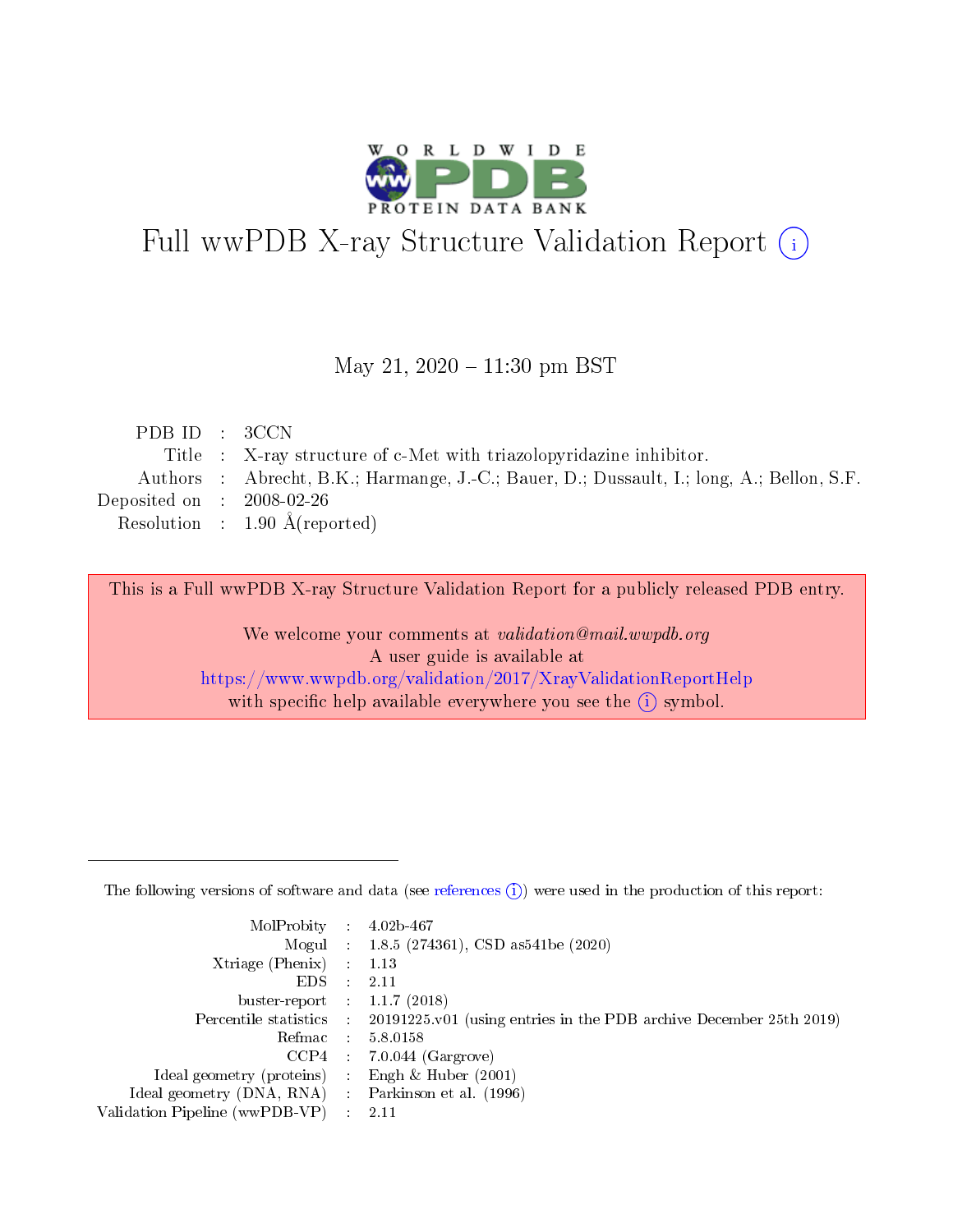# 1 [O](https://www.wwpdb.org/validation/2017/XrayValidationReportHelp#overall_quality)verall quality at a glance  $(i)$

The following experimental techniques were used to determine the structure: X-RAY DIFFRACTION

The reported resolution of this entry is 1.90 Å.

Percentile scores (ranging between 0-100) for global validation metrics of the entry are shown in the following graphic. The table shows the number of entries on which the scores are based.



| Metric                | Whole archive<br>$(\#\text{Entries})$ | Similar resolution<br>$(\#\text{Entries}, \text{resolution range}(\text{\AA}))$ |
|-----------------------|---------------------------------------|---------------------------------------------------------------------------------|
| $R_{free}$            | 130704                                | $6207(1.90-1.90)$                                                               |
| Clashscore            | 141614                                | $6847(1.90-1.90)$                                                               |
| Ramachandran outliers | 138981                                | 6760 (1.90-1.90)                                                                |
| Sidechain outliers    | 138945                                | 6760 (1.90-1.90)                                                                |
| RSRZ outliers         | 127900                                | $6082(1.90-1.90)$                                                               |

The table below summarises the geometric issues observed across the polymeric chains and their fit to the electron density. The red, orange, yellow and green segments on the lower bar indicate the fraction of residues that contain outliers for  $>=$  3, 2, 1 and 0 types of geometric quality criteria respectively. A grey segment represents the fraction of residues that are not modelled. The numeric value for each fraction is indicated below the corresponding segment, with a dot representing fractions  $\epsilon=5\%$  The upper red bar (where present) indicates the fraction of residues that have poor fit to the electron density. The numeric value is given above the bar.

| Mol      | ${\rm Chain}$ | Length | Quality of chain |                 |
|----------|---------------|--------|------------------|-----------------|
|          |               |        | 15%              |                 |
| <b>.</b> |               | 310    | 85%              | 10 <sub>0</sub> |

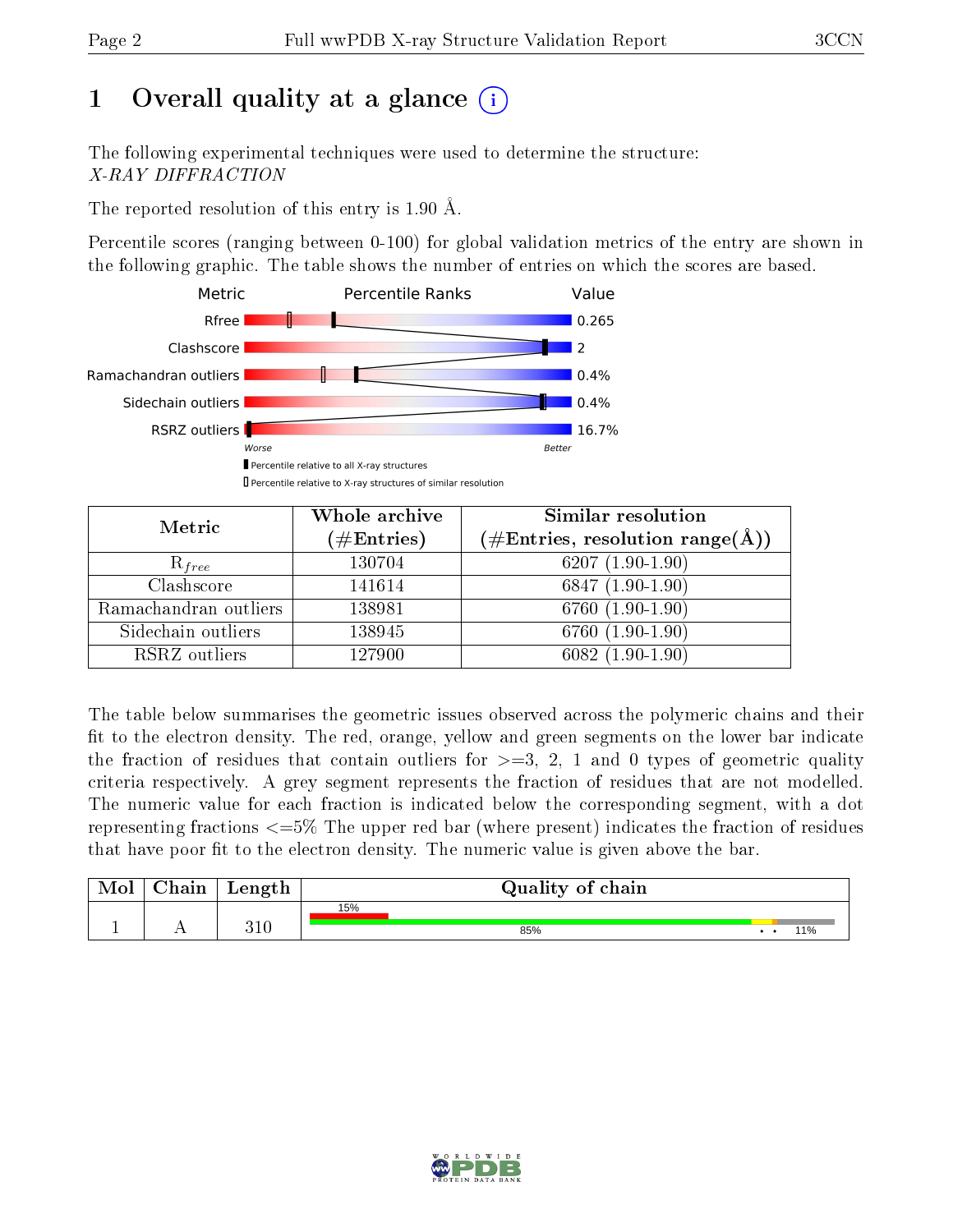# 2 Entry composition (i)

There are 3 unique types of molecules in this entry. The entry contains 2348 atoms, of which 0 are hydrogens and 0 are deuteriums.

In the tables below, the ZeroOcc column contains the number of atoms modelled with zero occupancy, the AltConf column contains the number of residues with at least one atom in alternate conformation and the Trace column contains the number of residues modelled with at most 2 atoms.

Molecule 1 is a protein called Hepatocyte growth factor receptor.

| Mol | $\cap$ hain | Residues | $\rm{Atoms}$  |      |     |     | ZeroOcc | $\mid$ AltConf $\mid$ | $\operatorname{Trace} \mid$ |  |
|-----|-------------|----------|---------------|------|-----|-----|---------|-----------------------|-----------------------------|--|
|     |             | 275      | Tota.<br>2148 | 1399 | 359 | 375 | ∼<br>15 |                       |                             |  |

There are 8 discrepancies between the modelled and reference sequences:

| Chain | Residue | Modelled   | Actual | Comment               | Reference         |
|-------|---------|------------|--------|-----------------------|-------------------|
|       | 1047    | MET        |        | INITIATING METHIONINE | <b>UNP P08581</b> |
|       | 1272    | LEU        | VAL    | <b>VARIANT</b>        | <b>UNP P08581</b> |
|       | 1351    | <b>HIS</b> |        | <b>EXPRESSION TAG</b> | <b>UNP P08581</b> |
| А     | 1352    | <b>HIS</b> |        | <b>EXPRESSION TAG</b> | <b>UNP P08581</b> |
|       | 1353    | <b>HIS</b> |        | <b>EXPRESSION TAG</b> | <b>UNP P08581</b> |
|       | 1354    | <b>HIS</b> |        | <b>EXPRESSION TAG</b> | <b>UNP P08581</b> |
|       | 1355    | <b>HIS</b> |        | <b>EXPRESSION TAG</b> | <b>UNP P08581</b> |
|       | 1356    | <b>HIS</b> |        | <b>EXPRESSION TAG</b> | <b>UNP P08581</b> |

 Molecule 2 is 4-[(6-phenyl[1,2,4]triazolo[4,3-b]pyridazin-3-yl)methyl]phenol (three-letter code: LKG) (formula:  $C_{18}H_{14}N_4O$ ).



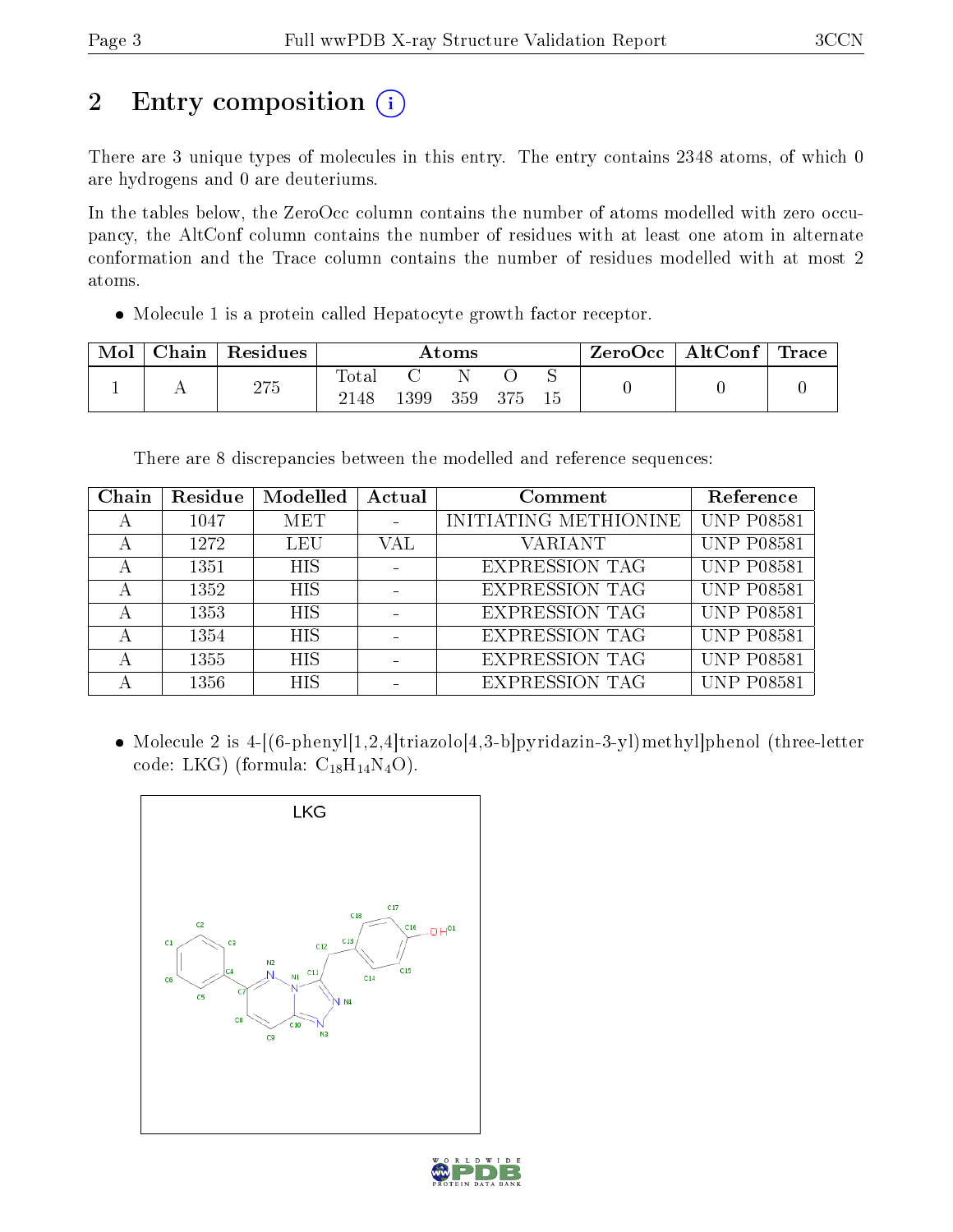|  | $\mid$ Mol $\mid$ Chain $\mid$ Residues | Atoms    |  |  | $\rm ZeroOcc \mid AltConf$ |  |
|--|-----------------------------------------|----------|--|--|----------------------------|--|
|  |                                         | 'Iotal C |  |  |                            |  |

 $\bullet\,$  Molecule 3 is water.

|  | $\text{Mol}$   Chain   Residues | Atoms | $\rm ZeroOcc$   AltConf |  |
|--|---------------------------------|-------|-------------------------|--|
|  | 155                             | Total |                         |  |

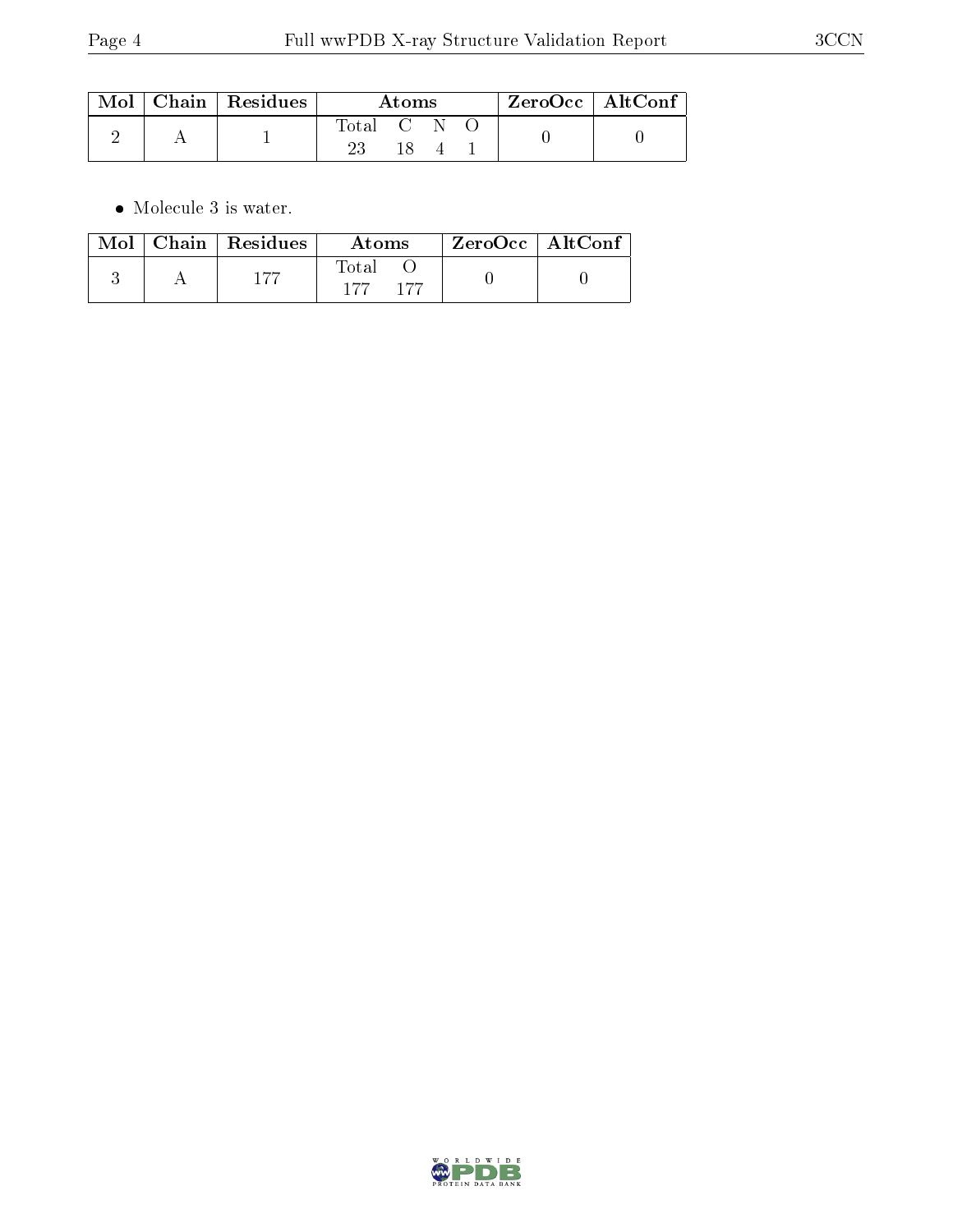## 3 Residue-property plots  $(i)$

These plots are drawn for all protein, RNA and DNA chains in the entry. The first graphic for a chain summarises the proportions of the various outlier classes displayed in the second graphic. The second graphic shows the sequence view annotated by issues in geometry and electron density. Residues are color-coded according to the number of geometric quality criteria for which they contain at least one outlier: green  $= 0$ , yellow  $= 1$ , orange  $= 2$  and red  $= 3$  or more. A red dot above a residue indicates a poor fit to the electron density (RSRZ  $> 2$ ). Stretches of 2 or more consecutive residues without any outlier are shown as a green connector. Residues present in the sample, but not in the model, are shown in grey.





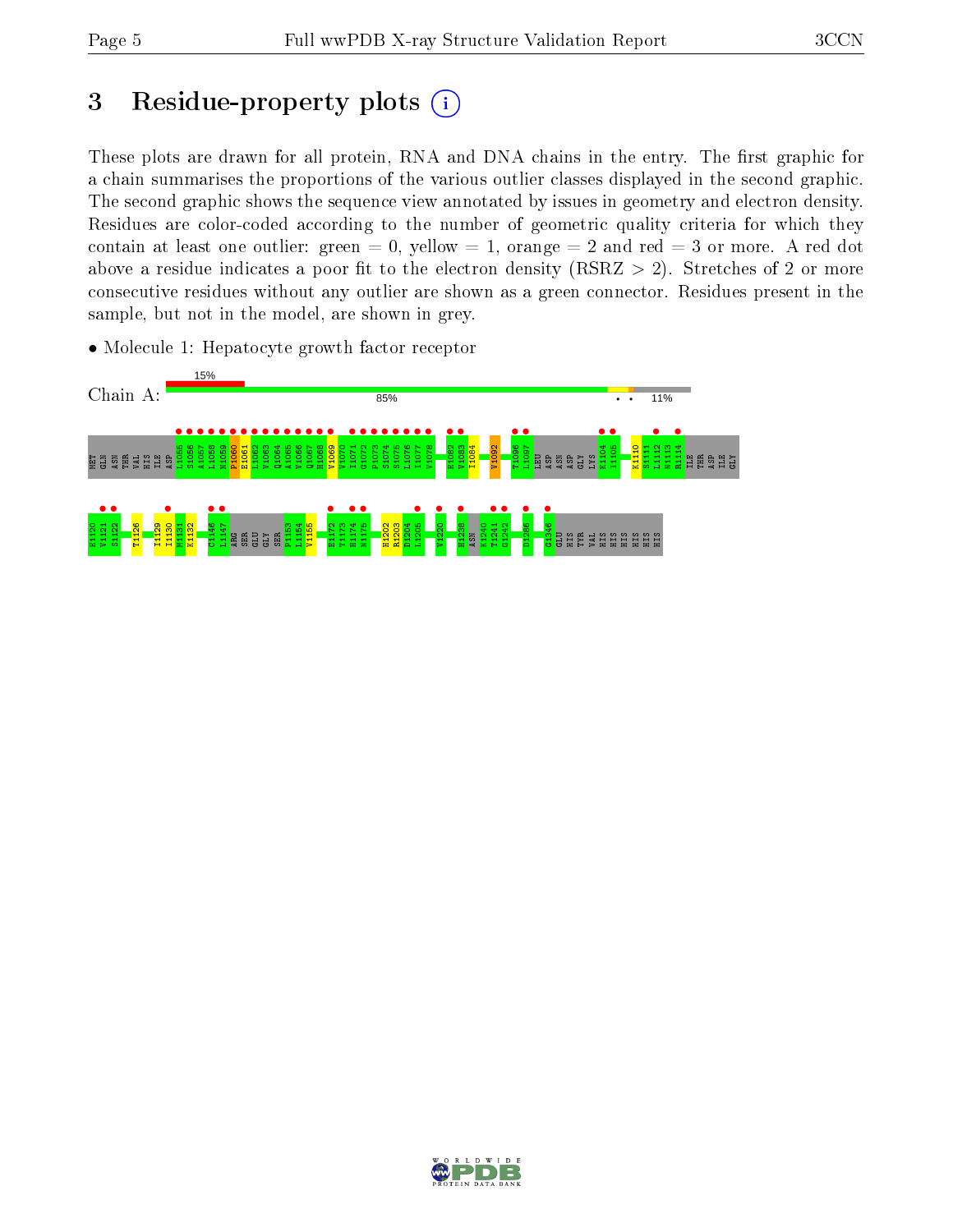# 4 Data and refinement statistics  $(i)$

| Property                                                             | Value                                           | Source     |
|----------------------------------------------------------------------|-------------------------------------------------|------------|
| Space group                                                          | P 21 21 21                                      | Depositor  |
| Cell constants                                                       | 43.44Å<br>$42.06\text{\AA}$<br>157.83Å          |            |
| a, b, c, $\alpha$ , $\beta$ , $\gamma$                               | $90.00^\circ$<br>$90.00^\circ$<br>$90.00^\circ$ | Depositor  |
| Resolution $(A)$                                                     | $-1.90$<br>50.00                                | Depositor  |
|                                                                      | 33.50<br>$-1.90$                                | <b>EDS</b> |
| % Data completeness                                                  | $92.3(50.00-1.90)$                              | Depositor  |
| (in resolution range)                                                | $92.3(33.50-1.90)$                              | <b>EDS</b> |
| $\mathrm{R}_{merge}$                                                 | 0.05                                            | Depositor  |
| $\mathrm{R}_{sym}$                                                   | (Not available)                                 | Depositor  |
| $\sqrt{I/\sigma(I)} > 1$                                             | $\overline{5.82}$ (at 1.89Å)                    | Xtriage    |
| Refinement program                                                   | <b>REFMAC 5.2.0019</b>                          | Depositor  |
|                                                                      | $\overline{0.236}$ ,<br>0.275                   | Depositor  |
| $R, R_{free}$                                                        | 0.230<br>0.265<br>$\ddot{\phantom{a}}$          | DCC        |
| $R_{free}$ test set                                                  | 1089 reflections $(4.99\%)$                     | wwPDB-VP   |
| Wilson B-factor $(A^2)$                                              | 29.0                                            | Xtriage    |
| Anisotropy                                                           | 0.103                                           | Xtriage    |
| Bulk solvent $k_{sol}(e/\mathring{A}^3)$ , $B_{sol}(\mathring{A}^2)$ | 0.34, 51.1                                      | <b>EDS</b> |
| $\overline{L-test for}$ twinning <sup>2</sup>                        | $< L >$ = 0.47, $< L2 >$ = 0.31                 | Xtriage    |
| Estimated twinning fraction                                          | $0.039$ for k,h,-l                              | Xtriage    |
| $F_o, F_c$ correlation                                               | 0.93                                            | <b>EDS</b> |
| Total number of atoms                                                | 2348                                            | wwPDB-VP   |
| Average B, all atoms $(A^2)$                                         | $29.0\,$                                        | wwPDB-VP   |

Xtriage's analysis on translational NCS is as follows: The largest off-origin peak in the Patterson function is  $5.69\%$  of the height of the origin peak. No significant pseudotranslation is detected.

<sup>&</sup>lt;sup>2</sup>Theoretical values of  $\langle |L| \rangle$ ,  $\langle L^2 \rangle$  for acentric reflections are 0.5, 0.333 respectively for untwinned datasets, and 0.375, 0.2 for perfectly twinned datasets.



<span id="page-5-1"></span><span id="page-5-0"></span><sup>1</sup> Intensities estimated from amplitudes.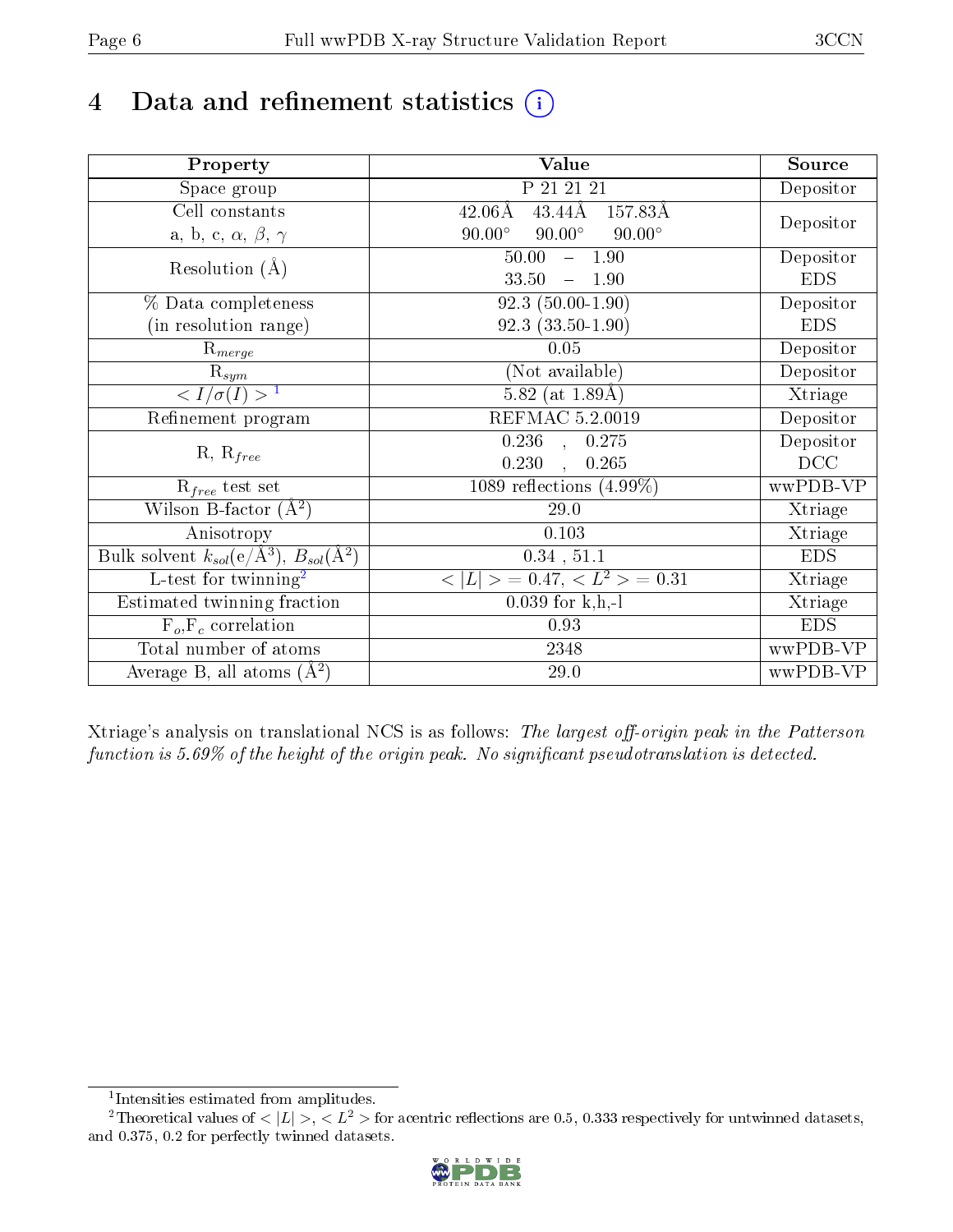# 5 Model quality  $(i)$

### 5.1 Standard geometry  $\overline{()}$

Bond lengths and bond angles in the following residue types are not validated in this section: LKG

The Z score for a bond length (or angle) is the number of standard deviations the observed value is removed from the expected value. A bond length (or angle) with  $|Z| > 5$  is considered an outlier worth inspection. RMSZ is the root-mean-square of all Z scores of the bond lengths (or angles).

| $Mol$ Chain |      | Bond lengths                    | Bond angles |                    |  |
|-------------|------|---------------------------------|-------------|--------------------|--|
|             |      | RMSZ $ #Z  > 5$ RMSZ $ #Z  > 5$ |             |                    |  |
|             | 0.43 | 0/2202                          | 0.52        | $^{\prime}$ 0/2985 |  |

There are no bond length outliers.

There are no bond angle outliers.

There are no chirality outliers.

There are no planarity outliers.

#### 5.2 Too-close contacts  $(i)$

In the following table, the Non-H and H(model) columns list the number of non-hydrogen atoms and hydrogen atoms in the chain respectively. The H(added) column lists the number of hydrogen atoms added and optimized by MolProbity. The Clashes column lists the number of clashes within the asymmetric unit, whereas Symm-Clashes lists symmetry related clashes.

| Mol |      |      | $\mid$ Chain $\mid$ Non-H $\mid$ H(model) $\mid$ H(added) $\mid$ Clashes $\mid$ Symm-Clashes $\mid$ |
|-----|------|------|-----------------------------------------------------------------------------------------------------|
|     | 2148 | 2131 |                                                                                                     |
|     |      |      |                                                                                                     |
|     | 177  |      |                                                                                                     |
|     | 2348 |      |                                                                                                     |

The all-atom clashscore is defined as the number of clashes found per 1000 atoms (including hydrogen atoms). The all-atom clashscore for this structure is 2.

All (7) close contacts within the same asymmetric unit are listed below, sorted by their clash magnitude.

| Atom-1                            | Atom-2            | Interatomic<br>distance $(A)$ | ™lash ∶<br>overlap $(A)$ |  |
|-----------------------------------|-------------------|-------------------------------|--------------------------|--|
| $1 \cdot A \cdot 1084$ II F HC 13 | 1 A 1099 VAL HG99 | .94                           | J.50-                    |  |

Continued on next page...

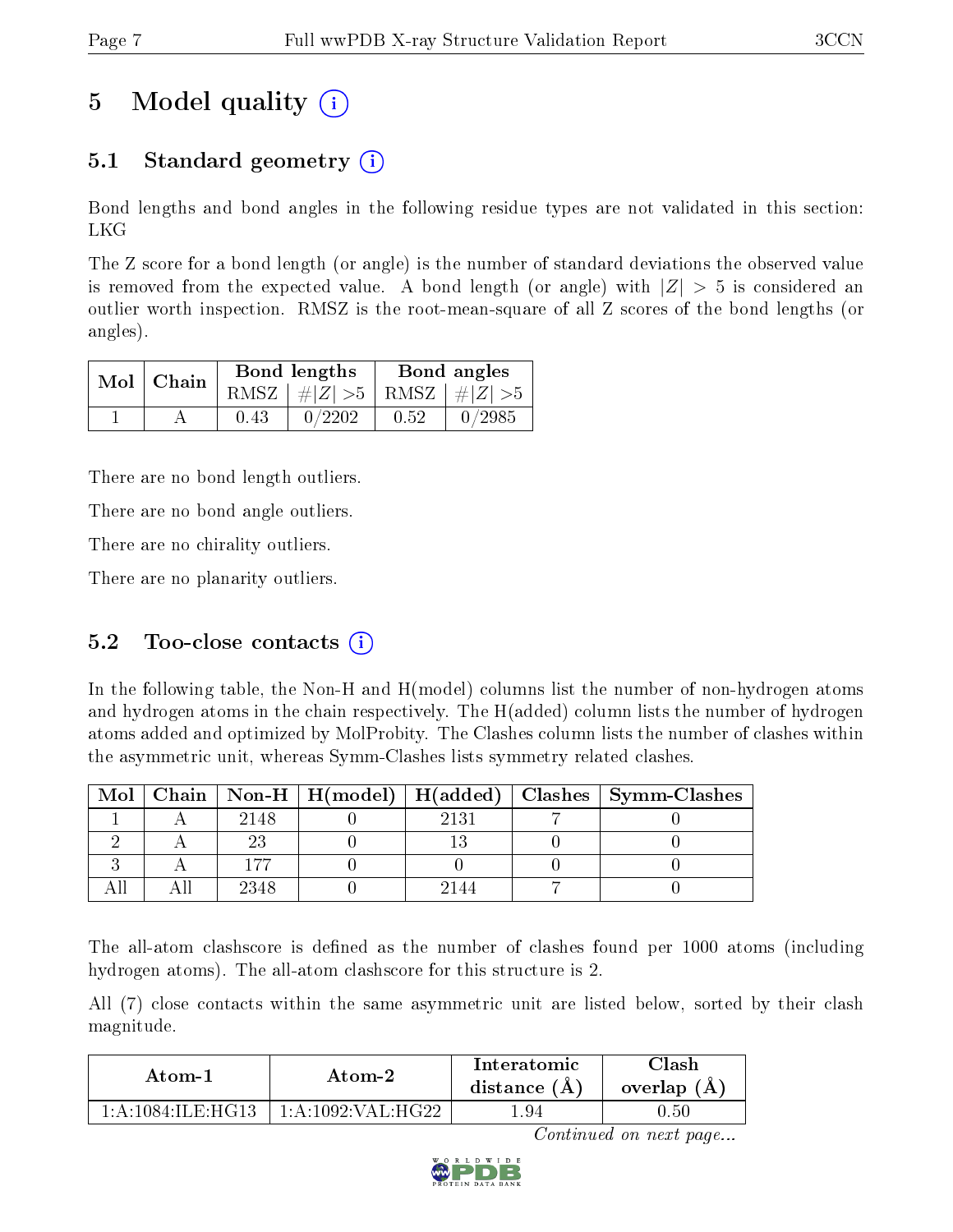|                   | Atom-2               | Interatomic    | Clash          |
|-------------------|----------------------|----------------|----------------|
| Atom-1            |                      | distance $(A)$ | overlap<br>(A) |
| 1:A:1069:VAL:HG11 | 1: A: 1129: ILE: HA  | 1.95           | 0.48           |
| 1:A:1069:VAL:HG12 | 1:A:1132:LYS:HD3     | 1.98           | 0.46           |
| 1:A:1202:HIS:O    | 1:A:1203:ARG:HB2     | 2.19           | 0.43           |
| 1: A:1126:THR:O   | 1: A:1130: ILE: HG12 | 2.20           | 0.42           |
| 1:A:1060:PRO:HB2  | 1: A: 1061: GLU: H   | 1.58           | 0.41           |
| 1:A:1110:LYS:HB3  | 1:A:1155:VAL:HB      | 2.01           | በ 41           |

Continued from previous page...

There are no symmetry-related clashes.

#### 5.3 Torsion angles  $(i)$

#### 5.3.1 Protein backbone  $(i)$

In the following table, the Percentiles column shows the percent Ramachandran outliers of the chain as a percentile score with respect to all X-ray entries followed by that with respect to entries of similar resolution.

The Analysed column shows the number of residues for which the backbone conformation was analysed, and the total number of residues.

| $\mid$ Mol $\mid$ Chain $\mid$ | Analysed Favoured   Allowed   Outliers   Percentiles       |  |  |
|--------------------------------|------------------------------------------------------------|--|--|
|                                | $^+$ 265/310 (86%)   258 (97%)   6 (2%)   1 (0%)   34   24 |  |  |

All (1) Ramachandran outliers are listed below:

| Mol | Chain | $\operatorname{Res}$ | Type |
|-----|-------|----------------------|------|
|     |       |                      |      |

#### 5.3.2 Protein sidechains  $(i)$

In the following table, the Percentiles column shows the percent sidechain outliers of the chain as a percentile score with respect to all X-ray entries followed by that with respect to entries of similar resolution.

The Analysed column shows the number of residues for which the sidechain conformation was analysed, and the total number of residues.

| $\mid$ Mol $\mid$ Chain | Analysed                                 |  | Rotameric   Outliers   Percentiles                                    |  |  |
|-------------------------|------------------------------------------|--|-----------------------------------------------------------------------|--|--|
|                         | $232/276$ (84\%)   231 (100\%)   1 (0\%) |  | $\begin{array}{ c c c c c } \hline \text{91} & \text{91} \end{array}$ |  |  |

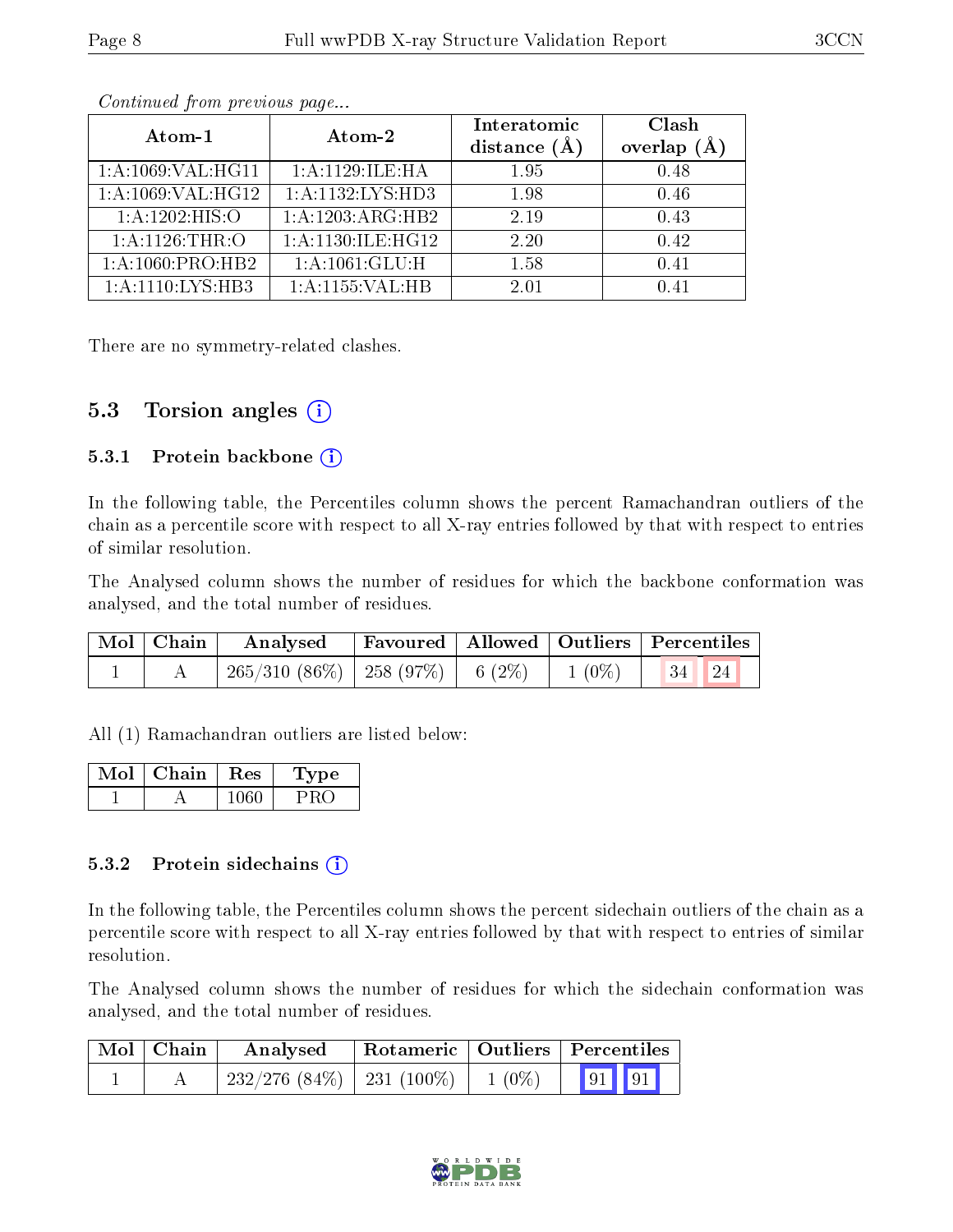All (1) residues with a non-rotameric sidechain are listed below:

| Mol | Chain | Res | 'Type |
|-----|-------|-----|-------|
|     |       |     |       |

Some sidechains can be flipped to improve hydrogen bonding and reduce clashes. All (2) such sidechains are listed below:

| Mol | Chain | Res | <b>Type</b> |
|-----|-------|-----|-------------|
|     |       |     |             |
|     |       | 167 |             |

#### $5.3.3$  RNA  $(i)$

There are no RNA molecules in this entry.

#### 5.4 Non-standard residues in protein, DNA, RNA chains (i)

There are no non-standard protein/DNA/RNA residues in this entry.

#### 5.5 Carbohydrates (i)

There are no carbohydrates in this entry.

### 5.6 Ligand geometry (i)

1 ligand is modelled in this entry.

In the following table, the Counts columns list the number of bonds (or angles) for which Mogul statistics could be retrieved, the number of bonds (or angles) that are observed in the model and the number of bonds (or angles) that are dened in the Chemical Component Dictionary. The Link column lists molecule types, if any, to which the group is linked. The Z score for a bond length (or angle) is the number of standard deviations the observed value is removed from the expected value. A bond length (or angle) with  $|Z| > 2$  is considered an outlier worth inspection. RMSZ is the root-mean-square of all Z scores of the bond lengths (or angles).

| Mol |      | $\mid$ Chain $\mid$ Res $\mid$ |  |  | Link         | Bond lengths |         |               | Bond angles |              |  |
|-----|------|--------------------------------|--|--|--------------|--------------|---------|---------------|-------------|--------------|--|
|     | Type |                                |  |  | $\sim$ ounts | RMSZ         | $\# Z $ | Counts   RMSZ |             | $^+$ # $ Z $ |  |
|     | ∟KG  |                                |  |  | 23, 26, 26   | 1.98         | $2(8\%$ | 26,36,36      | 1.40        | (15%)        |  |

In the following table, the Chirals column lists the number of chiral outliers, the number of chiral centers analysed, the number of these observed in the model and the number defined in the Chemical Component Dictionary. Similar counts are reported in the Torsion and Rings columns.

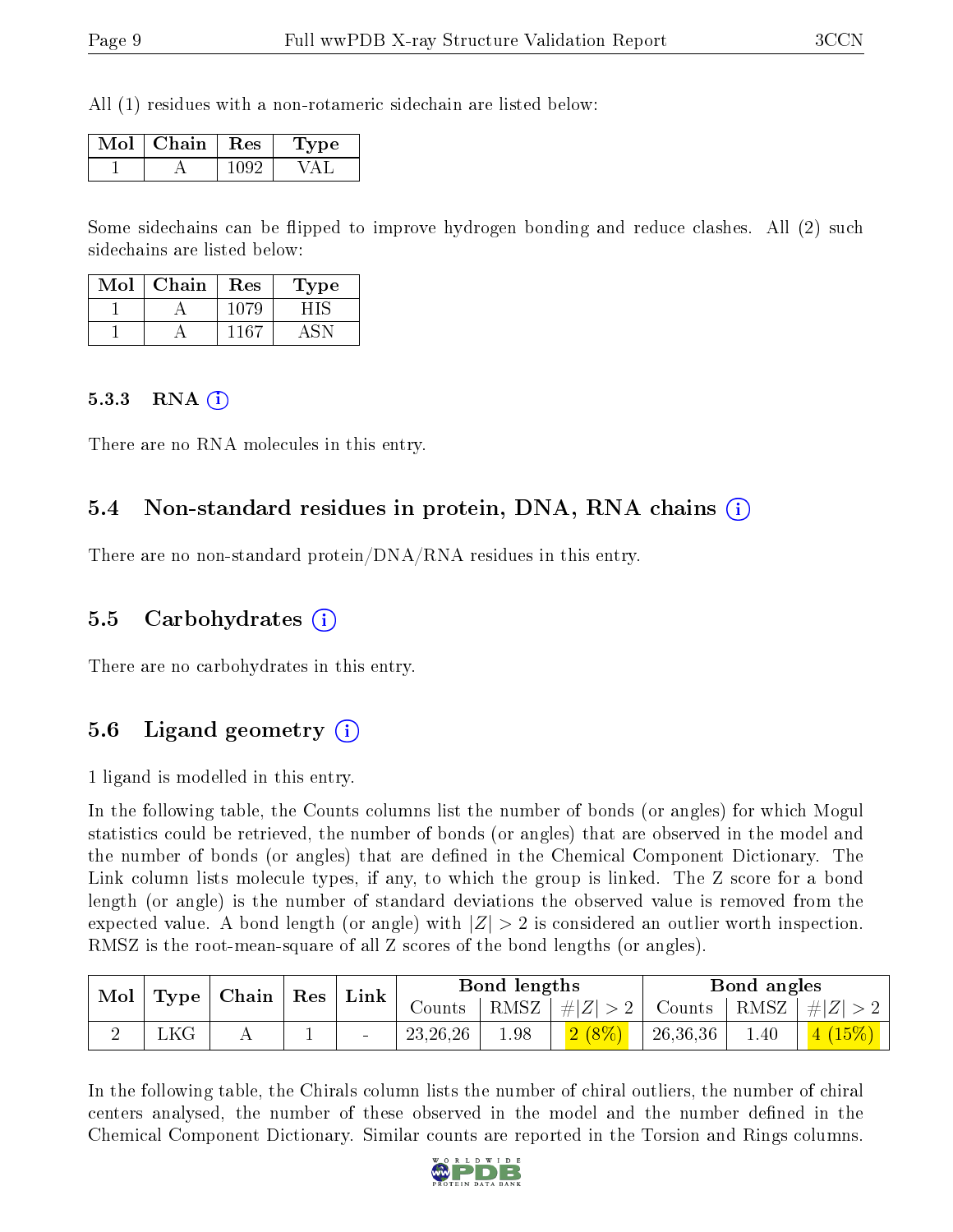'-' means no outliers of that kind were identified.

|        |  |        | Mol   Type   Chain   Res   Link   Chirals   Torsions   Rings |  |
|--------|--|--------|--------------------------------------------------------------|--|
| - LKG- |  | $\sim$ | $0/8/8/8$   $0/4/4/4$                                        |  |

All (2) bond length outliers are listed below:

| Mol |  |       | $\top$ Chain   Res   Type   Atoms |            | $\perp$ Observed( $\AA$ ) $\perp$ | $\mid$ Ideal( $\rm \AA) \mid$ |
|-----|--|-------|-----------------------------------|------------|-----------------------------------|-------------------------------|
|     |  | $LKG$ | N3-N4                             | $1 - 6.80$ |                                   |                               |
|     |  | LKG-  | C4-C7                             | $-5.59$    | $^{\circ}$ .40                    | .48                           |

All (4) bond angle outliers are listed below:

| Mol | Chain | Res | Type | Atoms       |         | Observed $(°)$ | Ideal <sup>(o)</sup> |
|-----|-------|-----|------|-------------|---------|----------------|----------------------|
|     |       |     | LKG  | $C4-C7-N2$  | 3.90    | 119.68         | 115.67               |
|     |       |     | LKG  | $C7-N2-N1$  | 3.06    | 121.68         | 116.23               |
|     |       |     | LKG  | $C8-C9-C10$ | $-2.57$ | 116.64         | 119.76               |
|     |       |     |      | $C11-N4-N3$ | 2.28    | 110.24         | 105.96               |

There are no chirality outliers.

There are no torsion outliers.

There are no ring outliers.

No monomer is involved in short contacts.

The following is a two-dimensional graphical depiction of Mogul quality analysis of bond lengths, bond angles, torsion angles, and ring geometry for all instances of the Ligand of Interest. In addition, ligands with molecular weight > 250 and outliers as shown on the validation Tables will also be included. For torsion angles, if less then 5% of the Mogul distribution of torsion angles is within 10 degrees of the torsion angle in question, then that torsion angle is considered an outlier. Any bond that is central to one or more torsion angles identified as an outlier by Mogul will be highlighted in the graph. For rings, the root-mean-square deviation (RMSD) between the ring in question and similar rings identified by Mogul is calculated over all ring torsion angles. If the average RMSD is greater than 60 degrees and the minimal RMSD between the ring in question and any Mogul-identified rings is also greater than 60 degrees, then that ring is considered an outlier. The outliers are highlighted in purple. The color gray indicates Mogul did not find sufficient equivalents in the CSD to analyse the geometry.

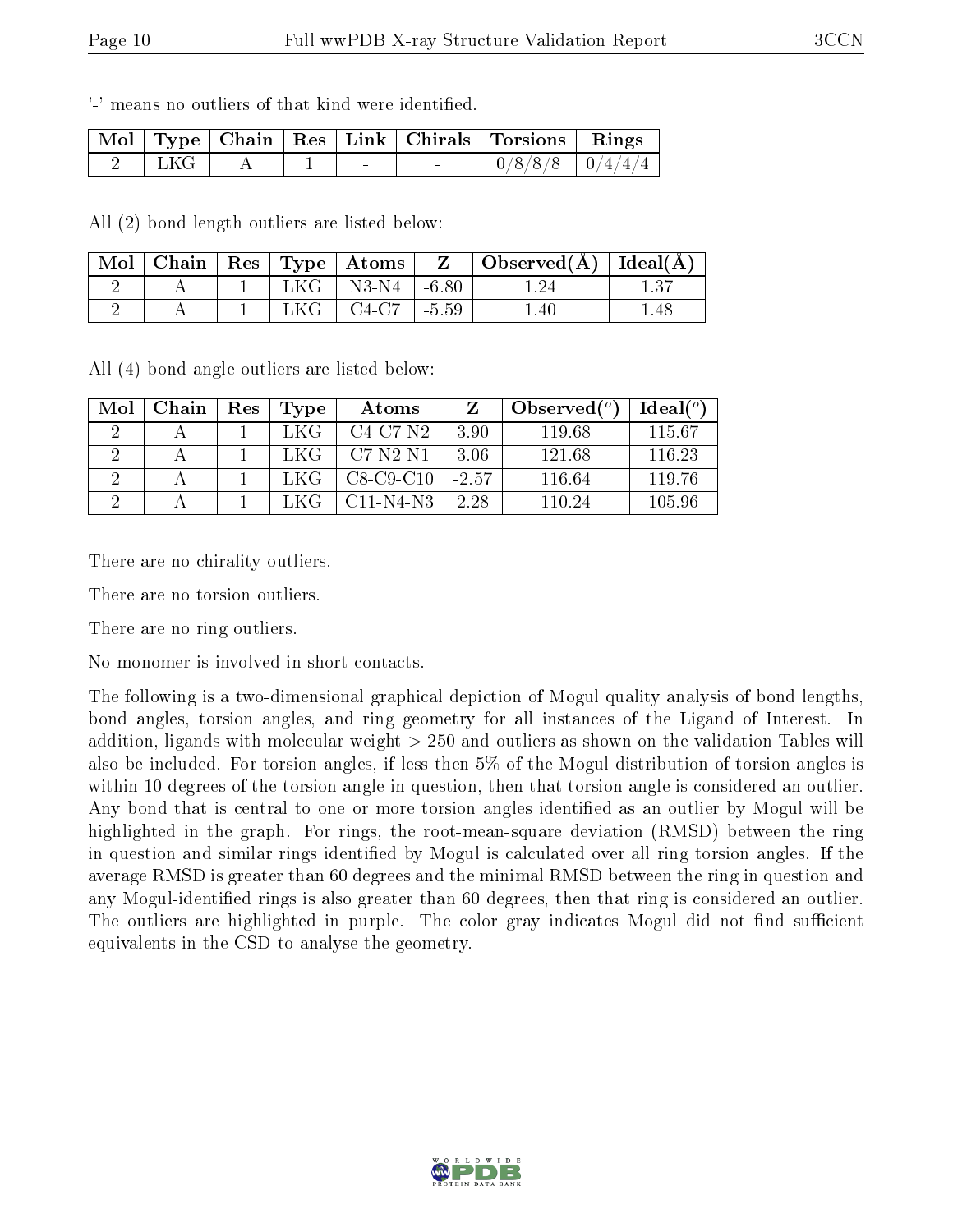

### 5.7 [O](https://www.wwpdb.org/validation/2017/XrayValidationReportHelp#nonstandard_residues_and_ligands)ther polymers (i)

There are no such residues in this entry.

### 5.8 Polymer linkage issues  $(i)$

There are no chain breaks in this entry.

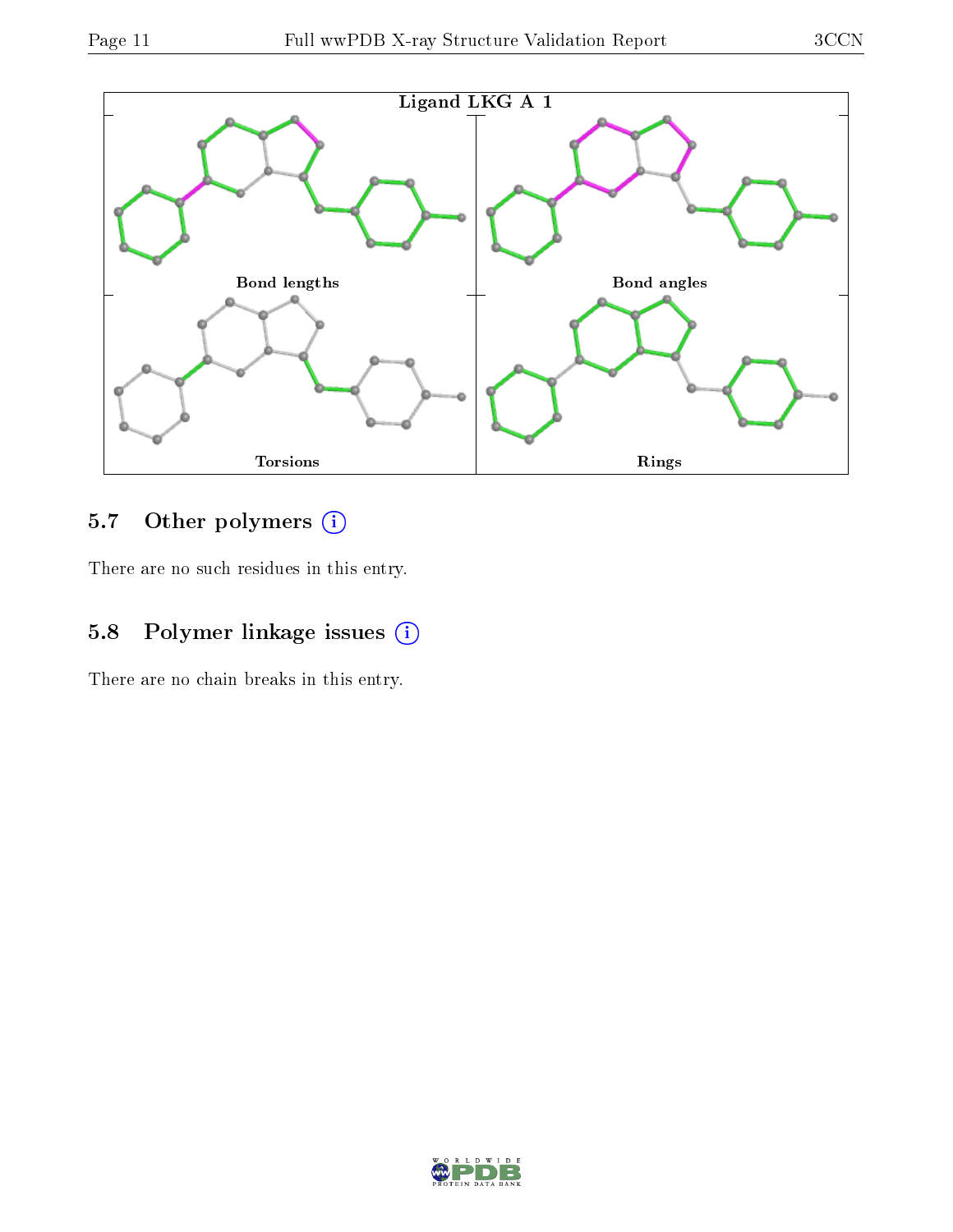## 6 Fit of model and data  $(i)$

### 6.1 Protein, DNA and RNA chains  $(i)$

In the following table, the column labelled  $#RSRZ> 2'$  contains the number (and percentage) of RSRZ outliers, followed by percent RSRZ outliers for the chain as percentile scores relative to all X-ray entries and entries of similar resolution. The OWAB column contains the minimum, median,  $95<sup>th</sup>$  percentile and maximum values of the occupancy-weighted average B-factor per residue. The column labelled ' $Q< 0.9$ ' lists the number of (and percentage) of residues with an average occupancy less than 0.9.

| $\mid$ Mol $\mid$ Chain $\mid$ | Analysed            | $  <$ RSRZ $>$ | $\rm \#RSRZ{>}2$ |  | $\vert$ OWAB( $\rm{\AA}^2$ ) $\vert$ Q<0.9 |                                 |  |
|--------------------------------|---------------------|----------------|------------------|--|--------------------------------------------|---------------------------------|--|
|                                | $\pm 275/310(88\%)$ | 0.93           |                  |  |                                            | $+46$ (16%) 1 1 1 3, 27, 54, 56 |  |

All (46) RSRZ outliers are listed below:

| Mol            | $\overline{\text{Chain}}$ | Res               | Type                      | <b>RSRZ</b>      |
|----------------|---------------------------|-------------------|---------------------------|------------------|
| $\overline{1}$ | $\overline{\rm A}$        | 1146              | $\overline{\text{CYS}}$   | 5.5              |
| $\mathbf{1}$   | $\overline{\rm A}$        | 1077              | <b>ILE</b>                | 5.3              |
| $\overline{1}$ | $\overline{\rm A}$        | 1065              | $A\overline{LA}$          | 5.0              |
| $\overline{1}$ | $\overline{\rm A}$        | 1105              | ILE                       | 4.8              |
| $\overline{1}$ | $\overline{A}$            | 1063              | $\overline{\text{VAL}}$   | 4.7              |
| $\overline{1}$ | $\overline{\rm A}$        | 1075              | <b>SER</b>                | 4.2              |
| $\overline{1}$ | $\overline{\rm A}$        | 1062              | LEU                       | $\overline{4.1}$ |
| $\overline{1}$ | $\overline{A}$            | 1071              | ILE                       | $\overline{4.1}$ |
| $\overline{1}$ | $\overline{\rm A}$        | 1241              | <b>THR</b>                | $\overline{4.1}$ |
| $\overline{1}$ | $\overline{A}$            | 1074              | SER                       | 4.0              |
| $\overline{1}$ | $\overline{\rm A}$        | 1073              | $\overline{\text{PRO}}$   | 3.9              |
| $\overline{1}$ | $\overline{A}$            | 1057              | $\overline{\rm ALA}$      | $\overline{3.9}$ |
| $\mathbf{1}$   | $\overline{A}$            | 1055              | LEU                       | 3.9              |
| $\overline{1}$ | $\overline{\rm A}$        | 1067              | $\overline{\text{GLN}}$   | 3.8              |
| $\overline{1}$ | $\overline{A}$            | 1082              | $\overline{\text{GLU}}$   | $\overline{3.7}$ |
| $\overline{1}$ | $\overline{\rm A}$        | 1072              | $\overline{\text{GLY}}$   | 3.6              |
| $\overline{1}$ | $\overline{\rm A}$        | 1060              | $\overline{\text{PRO}}$   | $\overline{3.5}$ |
| $\overline{1}$ | $\overline{\rm A}$        | 1174              | <b>HIS</b>                | 3.4              |
| $\overline{1}$ | $\overline{\rm A}$        | 1147              | LEU                       | $\overline{3}.4$ |
| $\overline{1}$ | $\overline{\rm A}$        | 1346              | $\overline{\text{GLY}}$   | 3.4              |
| $\overline{1}$ | $\overline{\rm A}$        | 1059              | $\overline{\text{ASN}}$   | 3.3              |
| $\overline{1}$ | $\overline{A}$            | 1058              | <b>LEU</b>                | $\overline{3.3}$ |
| $\mathbf{1}$   | $\overline{\rm A}$        | 1066              | <b>VAL</b>                | 3.2              |
| $\overline{1}$ | $\overline{\rm A}$        | 1104              | $\overline{\text{LYS}}$   | 3.1              |
| $\overline{1}$ | $\overline{\rm A}$        | 1172              | GLU                       | 2.9              |
| $\overline{1}$ | $\overline{\rm A}$        | $112\overline{2}$ | <b>SER</b>                | 2.9              |
| $\overline{1}$ | $\overline{\rm A}$        | 1238              | $\overline{\mathrm{HIS}}$ | $\overline{2.9}$ |

Continued on next page...

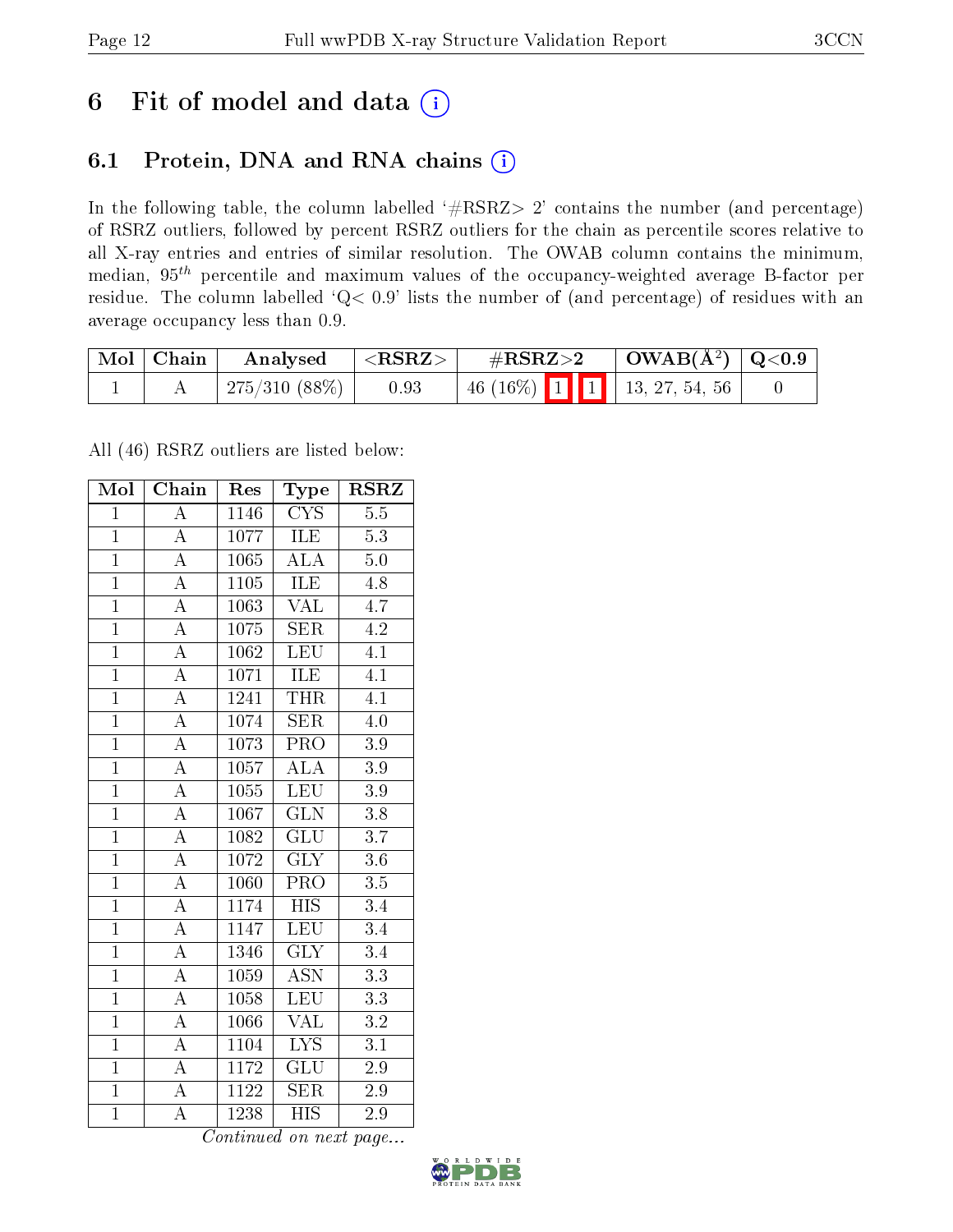| Mol            | Chain              | Res  | <b>Type</b>                        | $_{\rm RSRZ}$ |  |
|----------------|--------------------|------|------------------------------------|---------------|--|
| $\mathbf{1}$   | $\bf{A}$           | 1056 | <b>SER</b>                         | 2.8           |  |
| $\mathbf{1}$   | $\bf{A}$           | 1096 | <b>THR</b>                         | 2.8           |  |
| $\overline{1}$ | $\overline{A}$     | 1061 | <b>GLU</b>                         | 2.8           |  |
| $\mathbf{1}$   | $\boldsymbol{A}$   | 1205 | LEU                                | 2.6           |  |
| $\mathbf{1}$   | $\overline{A}$     | 1083 | VAL                                | 2.6           |  |
| $\mathbf{1}$   | $\bf{A}$           | 1130 | ILE                                | 2.6           |  |
| $\overline{1}$ | $\boldsymbol{A}$   | 1097 | <b>LEU</b>                         | 2.5           |  |
| $\overline{1}$ | $\overline{A}$     | 1076 | <b>LEU</b>                         | 2.5           |  |
| $\mathbf{1}$   | $\bf{A}$           | 1220 | <b>VAL</b>                         | 2.4           |  |
| $\overline{1}$ | $\overline{A}$     | 1064 | <b>GLN</b>                         | 2.3           |  |
| $\mathbf{1}$   | $\boldsymbol{A}$   | 1286 | ASP                                | 2.3           |  |
| $\mathbf{1}$   | $\bf{A}$           | 1114 | $\rm{ARG}$                         | 2.3           |  |
| $\mathbf{1}$   | $\overline{A}$     | 1112 | LEU                                | 2.2           |  |
| $\overline{1}$ | $\boldsymbol{A}$   | 1068 | <b>HIS</b>                         | 2.2           |  |
| $\overline{1}$ | $\overline{\rm A}$ | 1175 | $\overline{\mathrm{A}}\mathrm{SN}$ | 2.1           |  |
| $\mathbf{1}$   | $\boldsymbol{A}$   | 1078 | <b>VAL</b>                         | 2.1           |  |
| $\mathbf{1}$   | $\overline{\rm A}$ | 1242 | $\rm GLY$                          | 2.1           |  |
| $\mathbf{1}$   | $\boldsymbol{A}$   | 1121 | VAL                                | 2.1           |  |
| $\mathbf{1}$   | А                  | 1069 | VAL                                | 2.0           |  |

Continued from previous page...

### 6.2 Non-standard residues in protein, DNA, RNA chains (i)

There are no non-standard protein/DNA/RNA residues in this entry.

#### 6.3 Carbohydrates (i)

There are no carbohydrates in this entry.

#### 6.4 Ligands  $(i)$

In the following table, the Atoms column lists the number of modelled atoms in the group and the number defined in the chemical component dictionary. The B-factors column lists the minimum, median,  $95<sup>th</sup>$  percentile and maximum values of B factors of atoms in the group. The column labelled  $Q< 0.9$ ' lists the number of atoms with occupancy less than 0.9.

|        |  |       |                                                                       | $\boxed{\text{Mol}}$ Type   Chain   Res   Atoms $\boxed{\text{RSCC}}$   RSR   B-factors( $\AA^2$ )   Q<0.9 |  |
|--------|--|-------|-----------------------------------------------------------------------|------------------------------------------------------------------------------------------------------------|--|
| ' LKG- |  | 23/23 | $\begin{array}{ c c c c c } \hline 0.95 & 0.10 \\ \hline \end{array}$ | 24, 26, 28, 29                                                                                             |  |

The following is a graphical depiction of the model fit to experimental electron density of all instances of the Ligand of Interest. In addition, ligands with molecular weight  $> 250$  and outliers